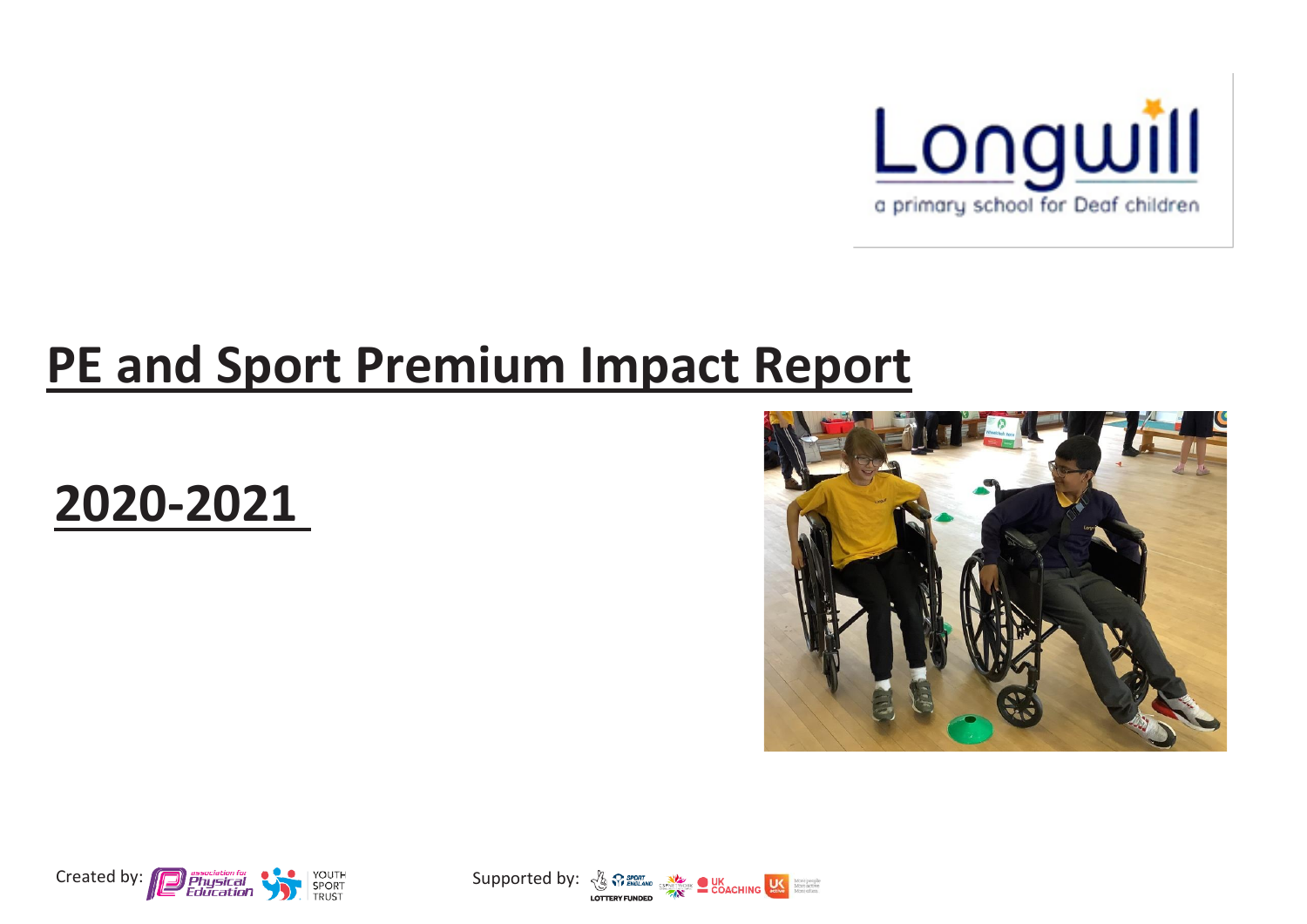| Key achievements to date: September 2020                                                                                                                                                                                                                                                                                                                                                                                                                                                                                                                                                                                                                                                  | Areas for further improvement and baseline evidence of need: September 2020                                                                                                                                                                                                                                                                                                                                                                                                                                                                                                                                                                                                                                                                                                                                                                                                                                  |
|-------------------------------------------------------------------------------------------------------------------------------------------------------------------------------------------------------------------------------------------------------------------------------------------------------------------------------------------------------------------------------------------------------------------------------------------------------------------------------------------------------------------------------------------------------------------------------------------------------------------------------------------------------------------------------------------|--------------------------------------------------------------------------------------------------------------------------------------------------------------------------------------------------------------------------------------------------------------------------------------------------------------------------------------------------------------------------------------------------------------------------------------------------------------------------------------------------------------------------------------------------------------------------------------------------------------------------------------------------------------------------------------------------------------------------------------------------------------------------------------------------------------------------------------------------------------------------------------------------------------|
| Yoga bugs for KS1<br>Lunchtime clubs: physiotherapy, golf, bikes and football<br><b>Weekly Dance lessons</b><br>Weekly swimming sessions for years 1-6 (prior to COVID-19)<br>In school competitions: Gymnastics<br>Trophies purchased for in house competitions<br>Bronze Games Mark achieved.<br>Virtual sports day during Lockdown for all pupils<br>In school festivals: gymnastics and dance<br>Deaf events attended: cross country & Deaf dancer project<br>Signpost sports events for the deaf to parents<br>Annual monitoring, repair and replacement of all sports equipment through<br><b>Mercury Sports</b><br><b>Extended Trim trail</b><br>Creation of progression documents | Liaise with School Games organizer re: virtual competitions<br>Extend external events pupils take part in - link to school games mark, link to co-<br>operative events<br><b>Monitoring of MTPs and progress Data</b><br><b>Yoga Mats</b><br>Purchase orienteering resources and set up competition<br>Yoga Bugs for additional year groups for Bounce Back/emotional wellbeing<br>Lunchtime supervisors play training - AJ leading<br>Balancability - set timetable and cont to work with staff to ensure skills confidence.<br>Lunchtime clubs - can any further be added - what would the children like to see?<br>Climbing wall hire<br>Ensure staff are using PE and Dance progression documents<br>Make links between pupils new 'house' system and PE events - sports day<br>Barriers for play time<br><b>Every class participating in the Daily Mile</b><br>Investigate daily mile track for outside |

| Meeting national curriculum requirements for swimming and water safety: Swimming did not take place due   Please complete all of the below <sup>*</sup> :<br>to COVID-19)                                                      |  |
|--------------------------------------------------------------------------------------------------------------------------------------------------------------------------------------------------------------------------------|--|
| What percentage of your current Year 6 cohort swim competently, confidently and proficiently over a distance<br>of at least 25 metres?                                                                                         |  |
| What percentage of your current Year 6 cohort use a range of strokes effectively (for example, front<br>crawl, backstroke and breaststroke]?                                                                                   |  |
| What percentage of your current Year 6 cohort perform safe self-rescue in different water-based<br>situations?                                                                                                                 |  |
| Schools can choose to use the Primary PE and Sport Premium to provide additional provision for swimming<br>but this must be for activity over and above the national curriculum requirements. Have you used it in this<br>way? |  |

\*Schools may wish to provide this information in April, just before the publication deadline.



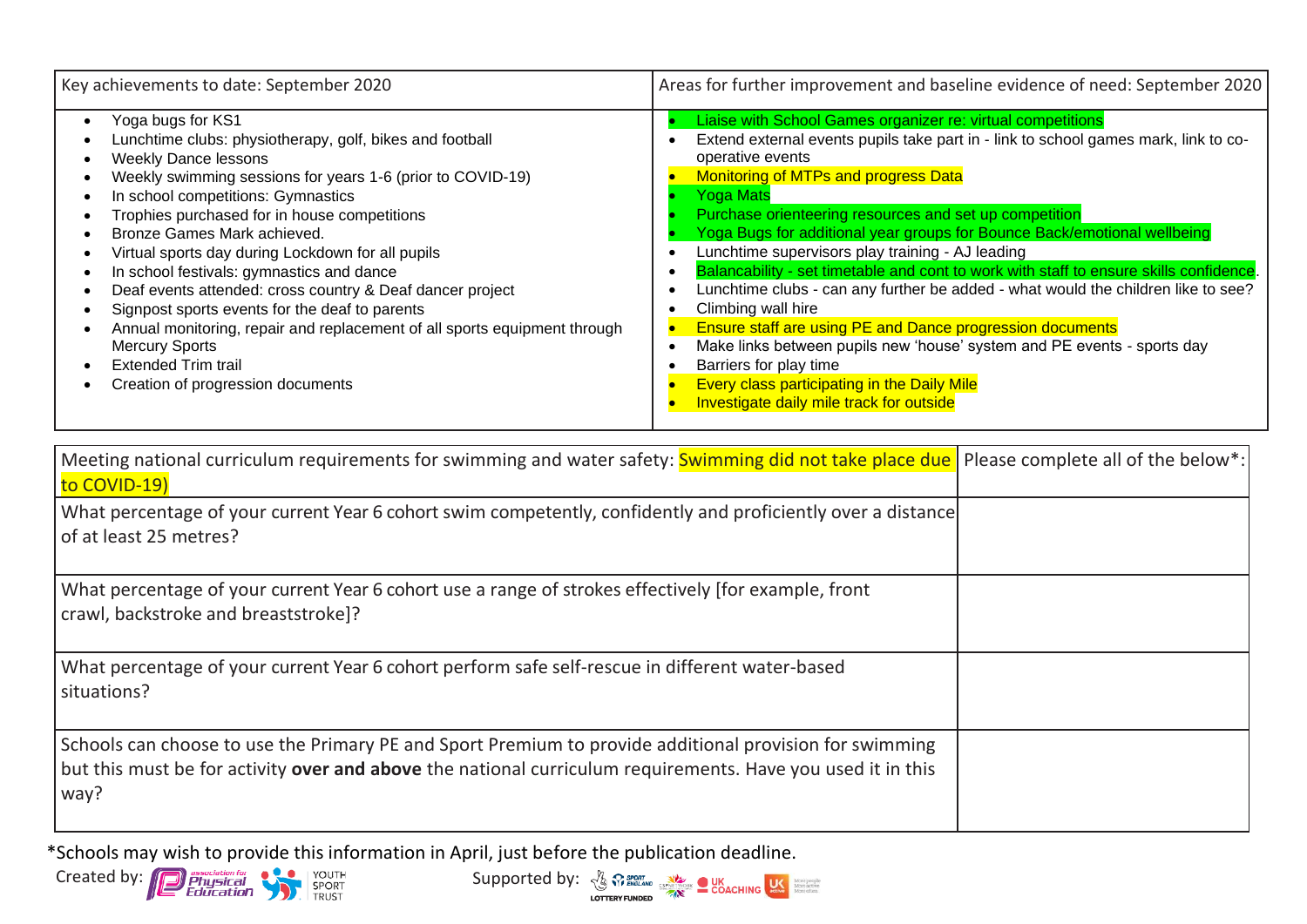| <b>Details with regard to funding</b> |
|---------------------------------------|
| Please complete the table below.      |

| Total amount carried over from 2019/20                                              | £877.74   |
|-------------------------------------------------------------------------------------|-----------|
| Total amount allocated for 2020/21                                                  | £17400.74 |
| How much (if any) do you intend to carry over from this total fund into 2021/22?    | £8739.48  |
| Total amount allocated for 2021/22                                                  | £16470    |
| Total amount of funding for 2021/22. To be spent and reported on by 31st July 2022. | £25209.48 |



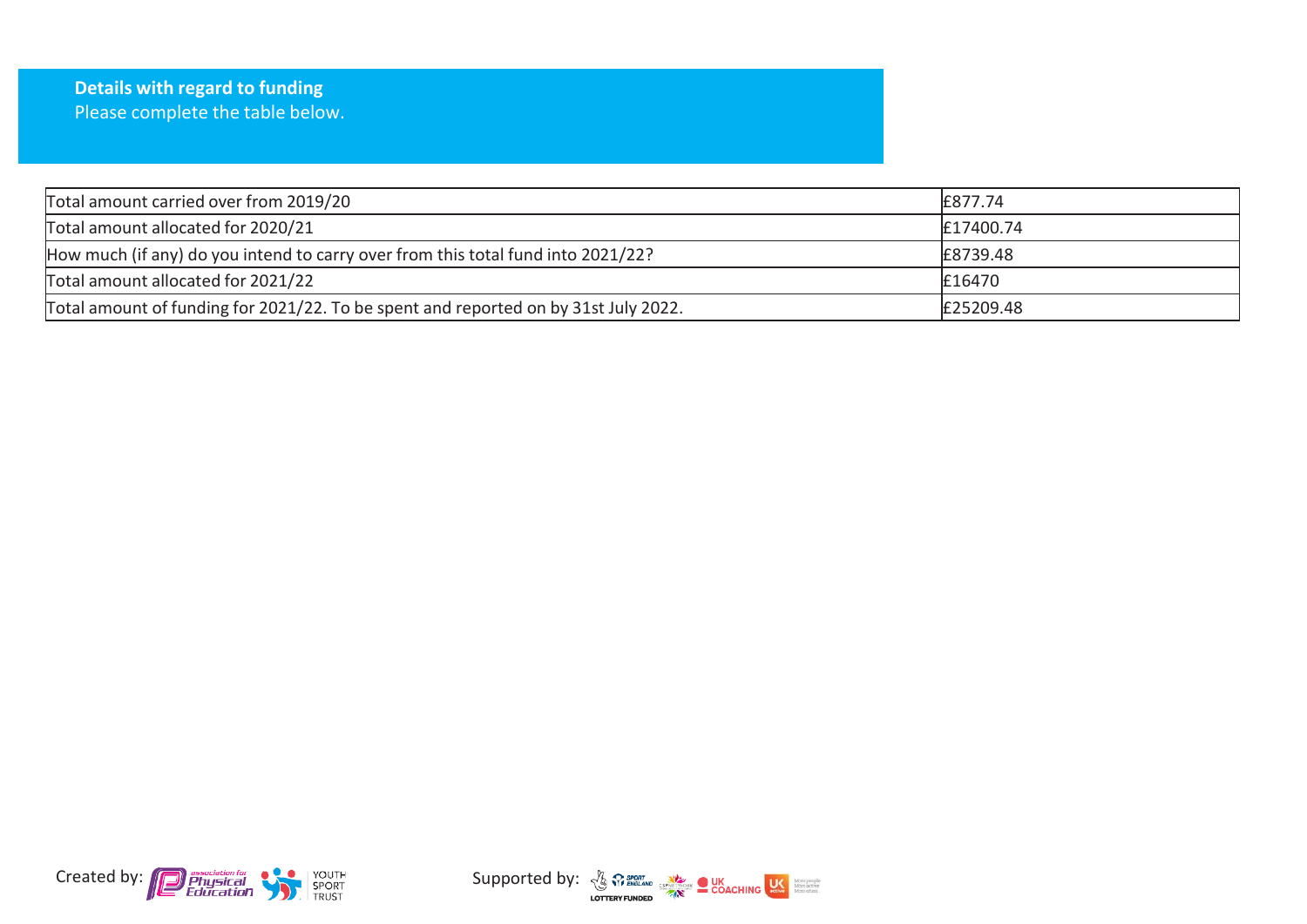| <b>Action Plan and Budget Tracking</b>                                                                                                                                                                                                                                                                                                                                                                                                                                                                                                                                                                                                                                                                                                                                                                                      |                                                                                                                                                                                                                                                                                                                                                                                                                                                                                                                  |                                                                                      |                                                                                                                                                                                                                                                                                                                                                                                                                                                                                                                                                                                                                                                                                                                                                                                                                                                                                                                                                                                                                                                                                                                                                                                                                                                                                     |                                                                                                                                                                                                                                                                                                                                                                                                                                                                                                                                                                                                                                                                                           |
|-----------------------------------------------------------------------------------------------------------------------------------------------------------------------------------------------------------------------------------------------------------------------------------------------------------------------------------------------------------------------------------------------------------------------------------------------------------------------------------------------------------------------------------------------------------------------------------------------------------------------------------------------------------------------------------------------------------------------------------------------------------------------------------------------------------------------------|------------------------------------------------------------------------------------------------------------------------------------------------------------------------------------------------------------------------------------------------------------------------------------------------------------------------------------------------------------------------------------------------------------------------------------------------------------------------------------------------------------------|--------------------------------------------------------------------------------------|-------------------------------------------------------------------------------------------------------------------------------------------------------------------------------------------------------------------------------------------------------------------------------------------------------------------------------------------------------------------------------------------------------------------------------------------------------------------------------------------------------------------------------------------------------------------------------------------------------------------------------------------------------------------------------------------------------------------------------------------------------------------------------------------------------------------------------------------------------------------------------------------------------------------------------------------------------------------------------------------------------------------------------------------------------------------------------------------------------------------------------------------------------------------------------------------------------------------------------------------------------------------------------------|-------------------------------------------------------------------------------------------------------------------------------------------------------------------------------------------------------------------------------------------------------------------------------------------------------------------------------------------------------------------------------------------------------------------------------------------------------------------------------------------------------------------------------------------------------------------------------------------------------------------------------------------------------------------------------------------|
| Academic Year: 2020 -21                                                                                                                                                                                                                                                                                                                                                                                                                                                                                                                                                                                                                                                                                                                                                                                                     | Total fund allocated: £17400.74                                                                                                                                                                                                                                                                                                                                                                                                                                                                                  |                                                                                      | Date Updated: July 2021                                                                                                                                                                                                                                                                                                                                                                                                                                                                                                                                                                                                                                                                                                                                                                                                                                                                                                                                                                                                                                                                                                                                                                                                                                                             |                                                                                                                                                                                                                                                                                                                                                                                                                                                                                                                                                                                                                                                                                           |
| Key indicator 1: The engagement of all pupils in regular physical activity - Chief Medical Officer guidelines recommend that<br>primary school children undertake at least 30 minutes of physical activity a day in school                                                                                                                                                                                                                                                                                                                                                                                                                                                                                                                                                                                                  |                                                                                                                                                                                                                                                                                                                                                                                                                                                                                                                  |                                                                                      | Percentage of total<br>allocation:<br>30%                                                                                                                                                                                                                                                                                                                                                                                                                                                                                                                                                                                                                                                                                                                                                                                                                                                                                                                                                                                                                                                                                                                                                                                                                                           |                                                                                                                                                                                                                                                                                                                                                                                                                                                                                                                                                                                                                                                                                           |
| School focus with clarity on<br>intended impact on pupils:                                                                                                                                                                                                                                                                                                                                                                                                                                                                                                                                                                                                                                                                                                                                                                  | Actions to achieve:                                                                                                                                                                                                                                                                                                                                                                                                                                                                                              | Actual<br>Expenditure:<br>£5140.11                                                   | Evidence and impact:                                                                                                                                                                                                                                                                                                                                                                                                                                                                                                                                                                                                                                                                                                                                                                                                                                                                                                                                                                                                                                                                                                                                                                                                                                                                | Sustainability and suggested<br>next steps:                                                                                                                                                                                                                                                                                                                                                                                                                                                                                                                                                                                                                                               |
| • All children will be able to explain  <br>how they keep healthy including<br>what physical activity they are<br>involved in and how this supports<br>their mental and physical<br>wellbeing as well as linking<br>activity to an increase in heart<br>rate.<br>• All children will be engaged in a<br>wide range of physical activity<br>both within and outside of PE<br>lessons.<br>• All pupils will take part in 30<br>minutes of activity in addition to<br>their PE sessions every day.<br>• All children will have the<br>opportunity to partake in sporting<br>and physical activities alongside<br>children from other schools,<br>widening the curriculum<br>experience.<br>• Pupils gross and fine motor skills<br>will be improved as well as core<br>skills for safe physical activity on<br>the playground. | a) Daily Mile thermoplastic<br>trail line<br>b) All classes participating<br>in the Daily Mile.<br>c) Purchase additional<br>resources for playtime<br>d) Golf Instructor for lunch<br>times<br>e)Occupational Therapy<br>resources.<br>f) Purchased heart rate<br>monitors to allow active £96.57<br>investigations in other<br>lessons.<br>g) Widening of the path for<br>the Trim Trail to allow<br>access to physical<br>equipment year-round.<br>h) Maintenance materials<br>purchased for storage<br>shed. | confirmation<br>and installation<br>£252.17<br>£240<br>£195.89<br>£1200.50<br>£29.98 | £3125 awaiting a&b) Awaiting installation - expected evidence: pupils<br>more active both at playtimes and during other parts of<br>the school day as children aim for an additional 30<br>minutes of physical activity.<br>c) Pupils have a wider range of equipment to use and are<br>active in different ways.<br>d) Children are able to participate in golf lessons at<br>lunch time, increasing their activity levels and exposure<br>to a different sport.<br>e) Occupational Therapy clubs can take place with the<br>necessary equipment to offer support for pupils across a<br>range of needs, enabling them to safely participate in<br>activities on the playground due to developing crucial<br>skills.<br>$\mathsf f$ ) Use of equipment to encourage and facilitate active<br>investigations in other lessons (maths and science),<br>meaning children are more active. Pupils have a greater<br>understanding of their fitness levels and how to efficiently<br>increase their heart rate.<br>g) Children are using the trim trail more due to being able<br>to access it in all weather, increasing their activity levels.<br>h) Storage sheds have been maintained so that children<br>are able to access the equipment at play times and lunch<br>times easily. | <b>Sustainability</b><br>Equipment purchased can be<br>used with all pupils and<br>maintained for future years,<br>increasing their activity levels.<br>staff present for the golf<br>lessons receive CPD whilst<br>observing and can apply their<br>skills in PE lessons.<br>Staff provide key support to<br>those with physical needs,<br>helping them develop their fine<br>and gross motor skills through<br>physical activity and the<br>equipment can be used for<br>years to come.<br><b>Next Steps:</b><br>Complete purchase of<br>$\bullet$<br>thermoplastic daily mile<br>track.<br>Securely implement the<br>daily mile into all class<br>timetables (at least 3x per<br>week) |
| Created by:<br><b>Physical</b><br>Education                                                                                                                                                                                                                                                                                                                                                                                                                                                                                                                                                                                                                                                                                                                                                                                 | SPORT<br>TRUST                                                                                                                                                                                                                                                                                                                                                                                                                                                                                                   | <b>Supported by:</b>                                                                 | <b>The WEINGLAND CREATIVOR COACHING LEARN MATERIAL PROPERTY COACHING LEARN MATERIAL PROPERTY COACHING LEARN MATERIALS</b><br><b>LOTTERY FUNDED</b>                                                                                                                                                                                                                                                                                                                                                                                                                                                                                                                                                                                                                                                                                                                                                                                                                                                                                                                                                                                                                                                                                                                                  |                                                                                                                                                                                                                                                                                                                                                                                                                                                                                                                                                                                                                                                                                           |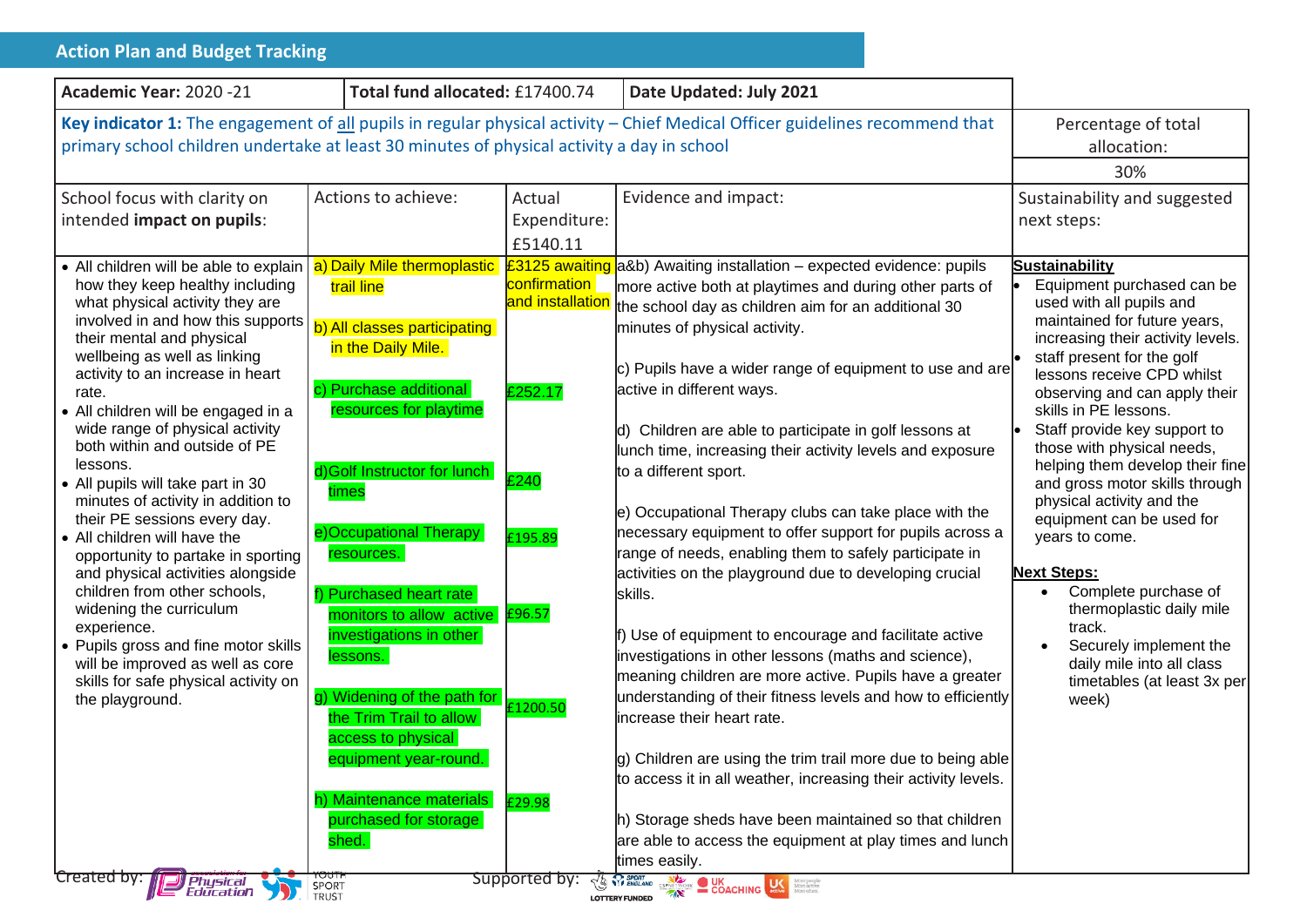| Key indicator 2: The profile of PE and sport being raised across the school as a tool for whole school improvement                                                                                                                                                                                                                      |                                                                                                                                                                                                                                                                                                                                                                                                         |                                                     |                                                                                                                                                                                                                                                                                                                                                                                                                                                                                                                                                                                                                                                                                                                                                                                                                                                                                                                                     | Percentage of total<br>allocation:                                                                                                                                                                                                                                                                                                                                                                                                                                                                                                                        |
|-----------------------------------------------------------------------------------------------------------------------------------------------------------------------------------------------------------------------------------------------------------------------------------------------------------------------------------------|---------------------------------------------------------------------------------------------------------------------------------------------------------------------------------------------------------------------------------------------------------------------------------------------------------------------------------------------------------------------------------------------------------|-----------------------------------------------------|-------------------------------------------------------------------------------------------------------------------------------------------------------------------------------------------------------------------------------------------------------------------------------------------------------------------------------------------------------------------------------------------------------------------------------------------------------------------------------------------------------------------------------------------------------------------------------------------------------------------------------------------------------------------------------------------------------------------------------------------------------------------------------------------------------------------------------------------------------------------------------------------------------------------------------------|-----------------------------------------------------------------------------------------------------------------------------------------------------------------------------------------------------------------------------------------------------------------------------------------------------------------------------------------------------------------------------------------------------------------------------------------------------------------------------------------------------------------------------------------------------------|
|                                                                                                                                                                                                                                                                                                                                         |                                                                                                                                                                                                                                                                                                                                                                                                         |                                                     |                                                                                                                                                                                                                                                                                                                                                                                                                                                                                                                                                                                                                                                                                                                                                                                                                                                                                                                                     | $< 1\%$                                                                                                                                                                                                                                                                                                                                                                                                                                                                                                                                                   |
| School focus with clarity on<br>intended impact on pupils:                                                                                                                                                                                                                                                                              | Actions to achieve:                                                                                                                                                                                                                                                                                                                                                                                     | Actual<br>Expenditure:<br>£163.01                   | Evidence and impact:                                                                                                                                                                                                                                                                                                                                                                                                                                                                                                                                                                                                                                                                                                                                                                                                                                                                                                                | Sustainability and suggested<br>next steps:                                                                                                                                                                                                                                                                                                                                                                                                                                                                                                               |
| • The extra-curricular activities for<br>all groups of children in school to<br>be widened.<br>• Pupils competing in a range of<br>sports competitions.<br>• Pupils will be more active<br>throughout the school day<br>• More staff will be involved in<br>supporting or running lunchtime<br>clubs and promote physical<br>wellbeing. | a) Purchase additional trophies<br>as pupils work in teams to<br>achieve. (Dance,<br>Orienteering and sports<br>day).<br>b) Link performance-based<br>sports events with the arts<br>events - dance festival.<br>c) In house Orienteering<br>competition<br>d) In house virtual gymnastics £0<br>competition<br>e) Paralympics themed sports £0<br>day delivered by Aspire.<br>f) Golf lunch time clubs | £12.90<br><b>EO</b><br>£150.11<br>See Key Indicator | a &b) Pupils working together to achieve the<br>trophy. Raises the profile of events like<br>orienteering competitions and dance festivals.<br>Children are motivated to compete in<br>competitions for the next academic year.<br>c) Children participated in a formal orienteering<br>competition and used high level equipment<br>increasing their drive to succeed.<br>d) Pupils worked together to achieve the trophy<br>and create a high-level performance. Watched<br>via Teams, raising the profile of events.<br>e) Pupils experienced Paralympic activities;<br>sports they would not have experienced before.<br>Pupil voice $-$ all classes reported that they<br>enjoyed the themed sports day and would like to $\parallel$<br>be involved in the activities again.<br>f) Children are eager to participate in golf lessons<br>at lunch time, increasing their activity levels and<br>exposure to a different sport. | <b>Sustainability</b><br>Trophies for all competitions<br>can be used to motivate<br>pupils for years to come.<br>Wide a variety of lunchtime<br>clubs are available including<br>weekly golf.<br><b>Next Steps:</b><br>Implement additional lunch<br>time clubs (providing they are<br>COVID-19 safe)<br>Investigate additional<br>Paralympic sports that can be<br>offered to pupils.<br>Implement a 'Sports Leader'<br>scheme (KS2 pupils offer<br>clubs/activities to KS1,<br>football etc).<br>Invite deaf athletes to school<br>to offer workshops. |



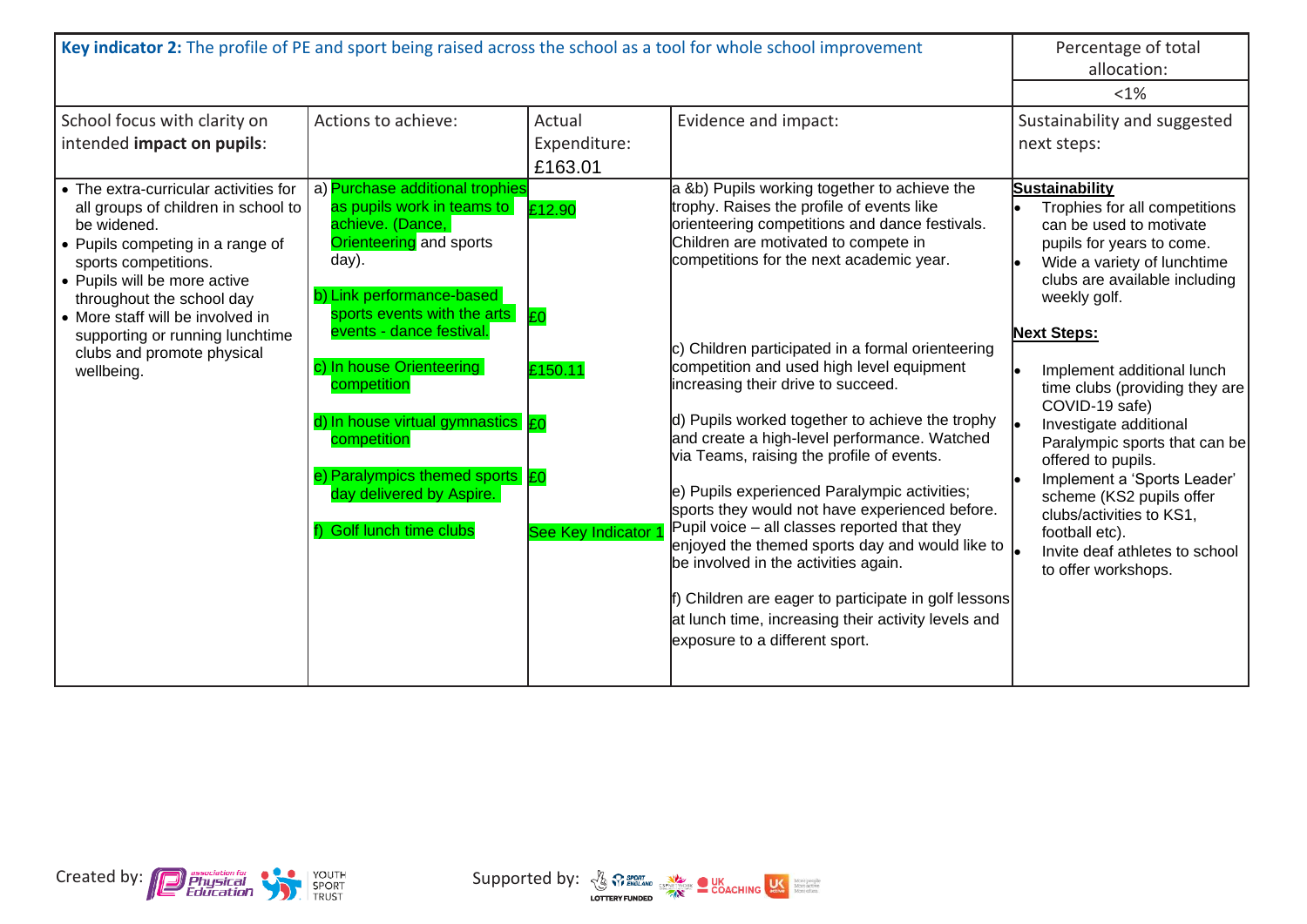| Key indicator 3: Increased confidence, knowledge and skills of all staff in teaching PE and sport                                                                                                                                                                                                                                                                                                                                                                                                                                                                                                                                 |                                                                                                                                                                                                                                                                                                                                                                                                                                                         |                                                                                                                                                                                                                                                                                                                     |                                                                                                                                                                                                                                                                                                                                                                                                                                                                                                                                                                                             | Percentage of total allocation:                                                                                                                                                                                                                                                                                                                                                                                                                                                                                                                                                                                                         |
|-----------------------------------------------------------------------------------------------------------------------------------------------------------------------------------------------------------------------------------------------------------------------------------------------------------------------------------------------------------------------------------------------------------------------------------------------------------------------------------------------------------------------------------------------------------------------------------------------------------------------------------|---------------------------------------------------------------------------------------------------------------------------------------------------------------------------------------------------------------------------------------------------------------------------------------------------------------------------------------------------------------------------------------------------------------------------------------------------------|---------------------------------------------------------------------------------------------------------------------------------------------------------------------------------------------------------------------------------------------------------------------------------------------------------------------|---------------------------------------------------------------------------------------------------------------------------------------------------------------------------------------------------------------------------------------------------------------------------------------------------------------------------------------------------------------------------------------------------------------------------------------------------------------------------------------------------------------------------------------------------------------------------------------------|-----------------------------------------------------------------------------------------------------------------------------------------------------------------------------------------------------------------------------------------------------------------------------------------------------------------------------------------------------------------------------------------------------------------------------------------------------------------------------------------------------------------------------------------------------------------------------------------------------------------------------------------|
|                                                                                                                                                                                                                                                                                                                                                                                                                                                                                                                                                                                                                                   |                                                                                                                                                                                                                                                                                                                                                                                                                                                         |                                                                                                                                                                                                                                                                                                                     |                                                                                                                                                                                                                                                                                                                                                                                                                                                                                                                                                                                             | 1%                                                                                                                                                                                                                                                                                                                                                                                                                                                                                                                                                                                                                                      |
| School focus with clarity on<br>intended<br>impact on pupils:                                                                                                                                                                                                                                                                                                                                                                                                                                                                                                                                                                     | Actions to achieve:<br>a) Provide teachers / TAs with                                                                                                                                                                                                                                                                                                                                                                                                   | Actual Expenditure:<br>£195                                                                                                                                                                                                                                                                                         | Evidence and impact:<br>Staff are more confident to ask for<br>la`                                                                                                                                                                                                                                                                                                                                                                                                                                                                                                                          | Sustainability and suggested<br>next steps:<br><b>Sustainability</b>                                                                                                                                                                                                                                                                                                                                                                                                                                                                                                                                                                    |
| Staff will be extremely reflective<br>about their practice, especially<br>bearing in mind the needs of their<br>deaf pupils.<br>Staff will confidently teach<br>systematic lessons across a<br>variety of sports in line with the<br>National Curriculum expectations<br>and healthy and safety guidelines. b)<br>Staff will be more confident to<br>assess, provide feedback and<br>adjust plans to ensure all children<br>progress to the best of their<br>ability.<br>Staff will deliver practices in<br>accordance with school values,<br>policies and expectations.<br>The quality of teaching and<br>learning will improve. | support / team teaching<br>opportunities with more<br>experienced staff to improve<br>their understanding of best<br>practice for when teaching<br>deaf children.<br>Support staff to utilize the<br><b>Progression PE and Dance E0</b><br><b>Progression documents in</b><br>their weekly lessons.<br>Staff involved in Yoga bugs<br>IC)<br>sessions, providing CPD in<br>Yoga.<br><b>Training for Lunch time</b><br>supervisors from Positive<br>Play | ЕO<br>See Key Indicator 3<br>£195                                                                                                                                                                                                                                                                                   | support in delivering systematic lessons<br>with high expectations meaning high<br>quality lessons are delivered across a<br>range of sports and activities.<br>Staff's planning shows development and<br>lb)<br>an increase in confidence as they follow<br>the progression grids. Assessment data<br>shows pupil progression.<br>Staff have conducted their own yoga<br>IC.<br>sessions when appropriate within the<br>timetable.<br>Waiting for training to be delivered due<br>$\mathsf{Id}$<br>to COVID-19 and the closure of bubbles Next Steps:<br>within school. Expected evidence: | Progression grids can be<br>tweaked and adapted to<br>be utilized for the future.<br>Using the progression<br>documents to develop<br>staff's knowledge for the<br>future.<br>Staff obtain knowledge<br>through participating<br>within yoga sessions and<br>can apply this knowledge<br>to conduct their own yoga<br>sessions and support<br>pupils accordingly.<br>Ensure the progression<br>grids are used by all staff<br>to inform planning.<br>More frequent monitoring<br>of planning.<br>PE lead to create PE and<br>dance curriculum to<br>support teachers in<br>planning systematic high<br>quality PE and dance<br>lessons. |
| Created by: <b>Physical</b><br>Education                                                                                                                                                                                                                                                                                                                                                                                                                                                                                                                                                                                          | YOUTH<br>SPORT<br>TRUST                                                                                                                                                                                                                                                                                                                                                                                                                                 | Supported by: $\frac{1}{3}$ $\frac{1}{3}$ $\frac{1}{3}$ $\frac{1}{3}$ $\frac{1}{3}$ $\frac{1}{3}$ $\frac{1}{3}$ $\frac{1}{3}$ $\frac{1}{3}$ $\frac{1}{3}$ $\frac{1}{3}$ $\frac{1}{3}$ $\frac{1}{3}$ $\frac{1}{3}$ $\frac{1}{3}$ $\frac{1}{3}$ $\frac{1}{3}$ $\frac{1}{3}$ $\frac{1}{3}$ $\frac{1}{3}$ $\frac{1}{3}$ |                                                                                                                                                                                                                                                                                                                                                                                                                                                                                                                                                                                             |                                                                                                                                                                                                                                                                                                                                                                                                                                                                                                                                                                                                                                         |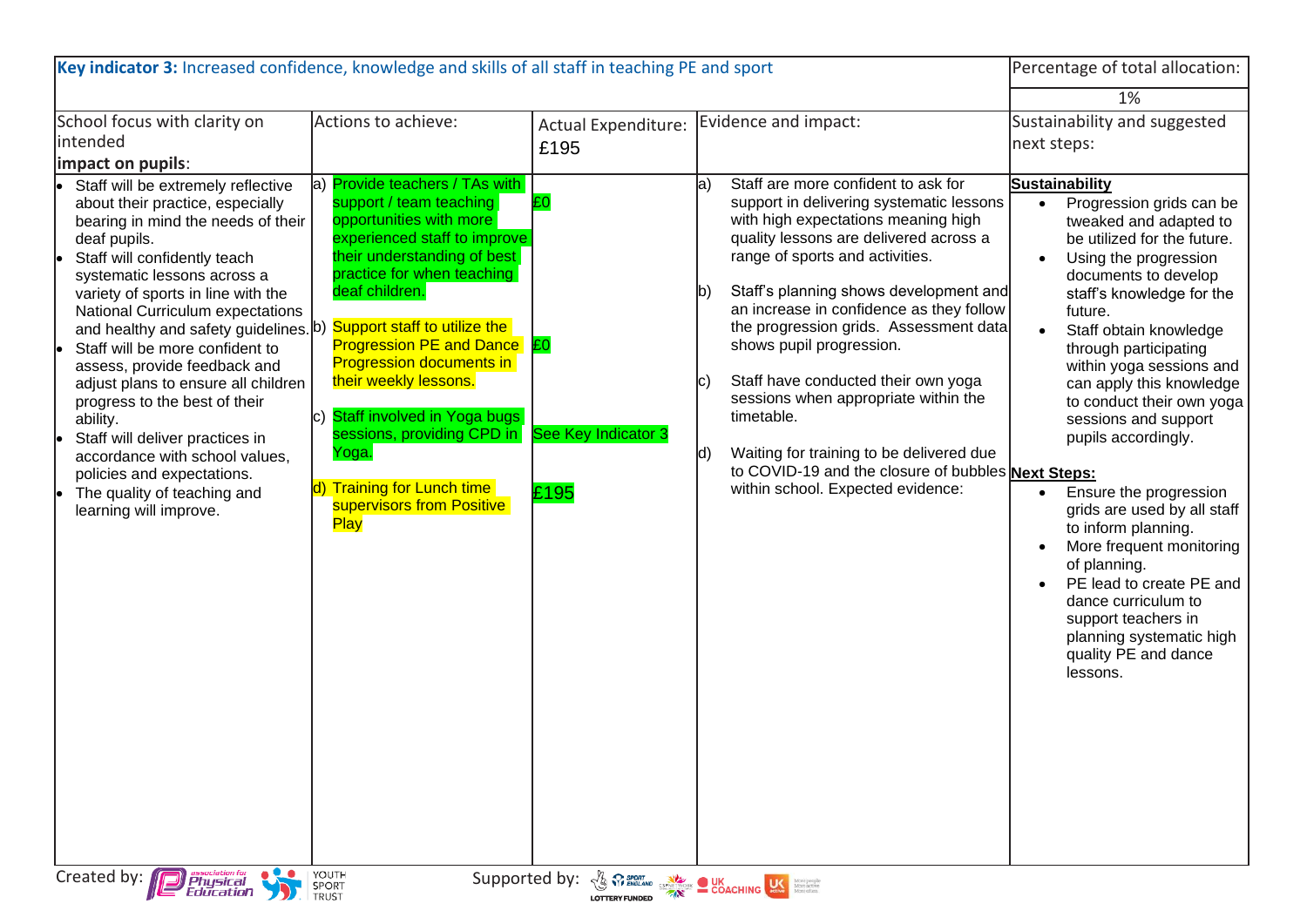| Key indicator 4: Broader experience of a range of sports and activities offered to all pupils                                                                                                                                                                                                                                                                                                                                                                                                                                              |                                                                                                                                                                                                                                                                                                                                                                                                                                                                                                                                   |                                                                                                            |                                                                                                                                                                                                                                                                                                                                                                                                                                                                                                                                                                                                                   | Percentage of total allocation:                                                                                                                                                                                                                                                                                                                                                                                                                                                                                                                                                                 |
|--------------------------------------------------------------------------------------------------------------------------------------------------------------------------------------------------------------------------------------------------------------------------------------------------------------------------------------------------------------------------------------------------------------------------------------------------------------------------------------------------------------------------------------------|-----------------------------------------------------------------------------------------------------------------------------------------------------------------------------------------------------------------------------------------------------------------------------------------------------------------------------------------------------------------------------------------------------------------------------------------------------------------------------------------------------------------------------------|------------------------------------------------------------------------------------------------------------|-------------------------------------------------------------------------------------------------------------------------------------------------------------------------------------------------------------------------------------------------------------------------------------------------------------------------------------------------------------------------------------------------------------------------------------------------------------------------------------------------------------------------------------------------------------------------------------------------------------------|-------------------------------------------------------------------------------------------------------------------------------------------------------------------------------------------------------------------------------------------------------------------------------------------------------------------------------------------------------------------------------------------------------------------------------------------------------------------------------------------------------------------------------------------------------------------------------------------------|
| School focus with clarity on<br>intended                                                                                                                                                                                                                                                                                                                                                                                                                                                                                                   | Actions to achieve:                                                                                                                                                                                                                                                                                                                                                                                                                                                                                                               | Actual<br>Expenditure:                                                                                     | Evidence and impact:                                                                                                                                                                                                                                                                                                                                                                                                                                                                                                                                                                                              | 13%<br>Sustainability and suggested<br>next steps:                                                                                                                                                                                                                                                                                                                                                                                                                                                                                                                                              |
| impact on pupils:                                                                                                                                                                                                                                                                                                                                                                                                                                                                                                                          |                                                                                                                                                                                                                                                                                                                                                                                                                                                                                                                                   | £2200.88                                                                                                   |                                                                                                                                                                                                                                                                                                                                                                                                                                                                                                                                                                                                                   |                                                                                                                                                                                                                                                                                                                                                                                                                                                                                                                                                                                                 |
| All pupils will actively participate<br>in sports and active sessions<br>outside of PE lessons including<br>being active for 30mins during the<br>natural course of the day<br>All pupils will have the opportunity C)<br>to learn a new sport e.g. yoga,<br>Paralympic sports, orienteering,<br>athletics.<br>Increased inclusion opportunities<br>for our deaf pupils through<br>networks, partnerships and<br>extended school opportunities.<br>Increased opportunities for<br>children to be involved in<br>competitive sports events. | Golf lunch time club.<br>Paralympic Sports day - Aspire<br>Foundation and Year 1 to take part in<br><b>Balanceability activities.</b><br>KS1 Yoga Bugs (6 weeks) taught by<br>ld)<br>external provision.<br>Yoga Bugs Y3/4 1 weeks & Y5/6 1 week<br>le)<br>as part of Bounce Back curriculum & well-<br>being<br>Purchasing of orienteering equipment to<br>broaden experience of sports.<br>Purchasing of athletics equipment to allow<br>the teaching of a wider range of athletic<br>sports (shot putt, discus, tape measures, | See Key indicator 1<br>ЮΟ<br>l£0<br>£360<br>£120<br>See Key Indicator 2<br>£162.02                         | a) Increased participation in<br>lunchtime clubs.<br>Pupil voice - pupil feedback<br>about what activities they<br>have enjoyed.<br>b-h) Pupils engaged in new<br>activities that they would not<br>have access to or experienced<br>outside of school. Pupils finding<br>new activities that they enjoy<br>and experiencing new<br>challenges. Pupil Voice -feeding<br>back about what they have<br>achieved and would like to do<br>again.<br>c) All pupils developed their<br>skills on a balance bikes in<br>preparation for riding a push<br>bike. Pupils increased their<br>understanding of cycling safely | <b>Sustainability</b><br>Staff working alongside<br>$\bullet$<br>professionals means that<br>staff skills and confidence<br>to teach and support on a<br>range of sports will be<br>developed.<br>Establishing links with<br>partners for events means<br>that events will continue<br>to take place for all pupils<br>in the future.<br>OT therapist in school<br>delivers CPD to staff<br>present for sessions.<br>OT therapist in school<br>creates a program for<br>children, which can be<br>used for future years.<br>Bike seats can be added<br>to any bikes purchased in<br>the future. |
|                                                                                                                                                                                                                                                                                                                                                                                                                                                                                                                                            | stopwatches)<br>Virtual cross country competition with<br><b>School Games Mark.</b><br><b>Occupational Therapist in school</b><br>Quick release seats purchased for bikes.<br>Inner tubes purchased for bikes                                                                                                                                                                                                                                                                                                                     | <b>£0</b><br>£1460<br>£29.86<br>£69                                                                        | i) Children with physical needs<br>are able to experience a wider<br>range of activities to support<br>their fine and gross motor skills.<br>& k) Awaiting installation.<br>Expected evidence: Children<br>will be able to access the bikes<br>more frequently and more<br>easily, meaning increased use<br>of the bikes and broader range<br>of activities available throughout<br>the school day.                                                                                                                                                                                                               | <b>Next Steps:</b><br><b>Reintroduce Bikeability</b><br>$\bullet$<br>(Providing it is COVID-19<br>safe).<br>Reintroduce whole school<br>swimming when it is safe<br>to do so.<br>Introduce 'leaders' to<br>provide children with<br>refereeing and leadership<br>roles.                                                                                                                                                                                                                                                                                                                         |
| $\bullet$ $\bullet$<br><b>P</b> Physical<br>Education<br>Created by:<br>SPORT                                                                                                                                                                                                                                                                                                                                                                                                                                                              | <b>YOUTH</b><br>Supported by:                                                                                                                                                                                                                                                                                                                                                                                                                                                                                                     | $\frac{1}{\sqrt{2}}\sum_{k}$ Sport and Construction DUK Distriction of the Magnetic COACHING $\frac{1}{2}$ |                                                                                                                                                                                                                                                                                                                                                                                                                                                                                                                                                                                                                   |                                                                                                                                                                                                                                                                                                                                                                                                                                                                                                                                                                                                 |